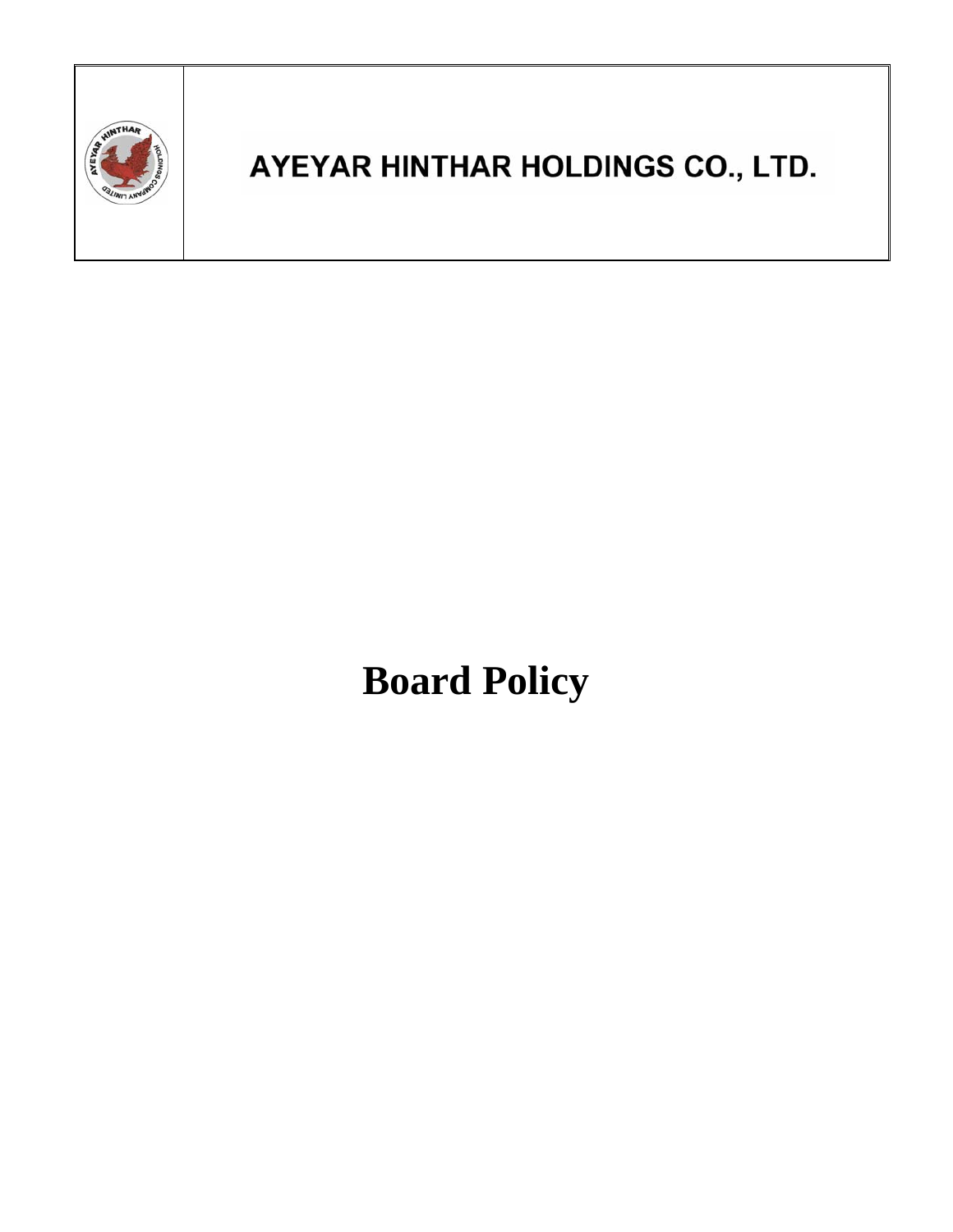

#### AYEYAR HINTHAR HOLDINGS CO., LTD.

#### **Board Policy**

The Board of Directors ("**Board**") of the Ayeyar Hinthar Holdings Company Limited ("**AYHT**" or "**Company**") believes that the AYHT's policies and practices will enhance the Board's ability to adequately represent the interests of the shareholders and its business partners or venders.

Subject to the rights provided under the constitution of the AYHT, the Board has the full authority to adopt new policies and best practices for the development of the AYHT. The Board would influence the performance of the AYHT through its supervision, guidance, and control of management in the interests and for the benefit of the AYHT's shareholders. The Board will oversee the management composition, competencies, and different skill sets are adequate for oversight duties and the development of the AYHT's direction and strategy.

The role of Board shall include, but not limited to;

- 1. The selection, appointment and regular evaluation of the performance, and approval of the Chief Executive Officer (CEO) and, the senior executives;
- 2. Oversight of the conduct of the AYHT's business and evaluation of whether the business is being properly managed;
- 3. Review and where appropriate, approval of the AYHT's objectives, plans and actions, including its longer term strategic plans;
- 4. Formation of new executive committees;
- 5. Review of the financial statements;